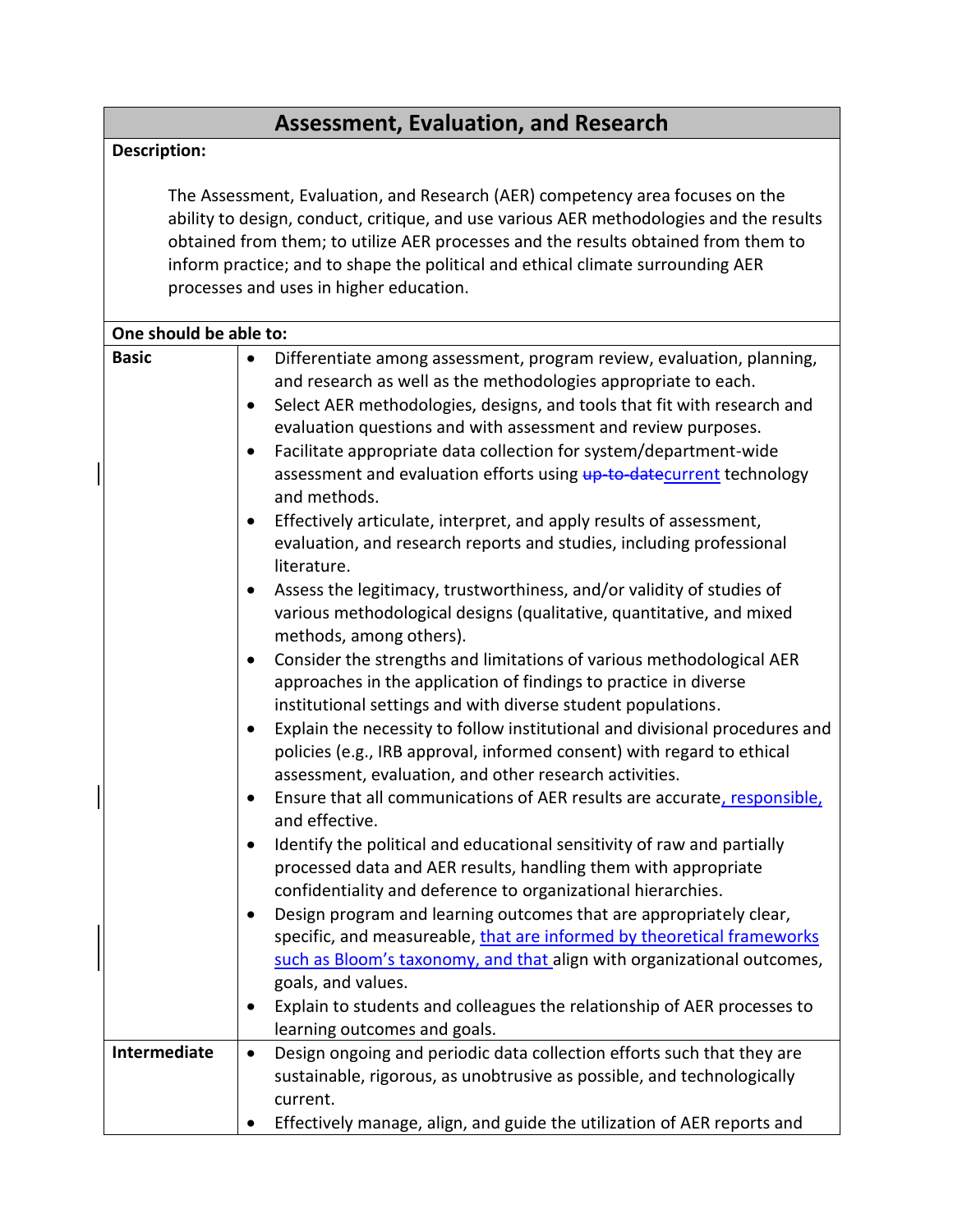|                 | studies.                                                                                                                                     |
|-----------------|----------------------------------------------------------------------------------------------------------------------------------------------|
|                 | Educate stakeholders in the institution of about the relationship of                                                                         |
|                 | departmental AER processes to learning outcomes and goals at the                                                                             |
|                 | student, department, division, and institutional level.                                                                                      |
|                 | Discern and discuss the appropriate design(s) to use in AER efforts based                                                                    |
|                 | on critical questions, necessary data, and intended audience(s).                                                                             |
|                 | Use culturally relevant and culturally appropriate terminology and                                                                           |
|                 | methods to conduct and report AER findings.                                                                                                  |
|                 | Actively contribute to the development of a culture of evidence at the                                                                       |
|                 | department level wherein assessment, program review, evaluation, and                                                                         |
|                 | research are central to the department's work and ensure that training                                                                       |
|                 | and skill development in these areas is valued, budgeted for, and fully                                                                      |
|                 | embedded in day-to-day procedures.                                                                                                           |
|                 | Apply the concepts and procedures of qualitative research, evaluation,                                                                       |
|                 | and assessment including creating appropriate sampling designs and                                                                           |
|                 | interview protocols with consultation, participating in analysis teams,                                                                      |
|                 | contributing to audit trails, participating as peer de-briefer, and using                                                                    |
|                 | other techniques to ensure the trustworthiness of qualitative designs.                                                                       |
|                 | Participate in the design and analysis of quantitative AER studies                                                                           |
|                 | including understanding statistical reporting that may include complex                                                                       |
|                 | statistical methods such as multivariate techniques, and articulating the                                                                    |
|                 | limitations of findings imposed by the differences in practical and                                                                          |
|                 | statistical significance, validity, and reliability.                                                                                         |
|                 | Demonstrate a working knowledge of additional methodological                                                                                 |
|                 |                                                                                                                                              |
|                 | approaches to AER (e.g. mixed methods, historical or literary analysis, or                                                                   |
|                 | comparative study) including elements of design, data collection,<br>analysis, and reporting as well as strategies for ensuring the quality. |
|                 |                                                                                                                                              |
|                 | Communicate and display data through a variety of means (publications,                                                                       |
|                 | reports, presentations, social media, etc.) in a manner that is accurate;                                                                    |
|                 | transparent regarding the strengths, limitations, and context of the data;                                                                   |
|                 | and sensitive to political coalitions and realities associated with data as a                                                                |
|                 | scarce resource.                                                                                                                             |
|                 | Manage and/or adhere to the implementation of institutional and<br>٠                                                                         |
|                 | professional standards for ethical AER activities.                                                                                           |
|                 | Utilize formal student learning and development theories as well as<br>$\bullet$                                                             |
|                 | scholarly literature to inform the content and design of individual and                                                                      |
|                 | program level outcomes as well as assessment tools such as rubrics.                                                                          |
|                 | Prioritize program and learning outcomes with organization goals and                                                                         |
|                 | values.                                                                                                                                      |
| <b>Advanced</b> | Effectively lead the conceptualization and design of on-going, systematic,<br>$\bullet$                                                      |
|                 | high-quality, data-based strategies at the institutional, divisional, and/or                                                                 |
|                 | unit-wide level to evaluate and assess learning, programs, services, and                                                                     |
|                 | personnel.                                                                                                                                   |
|                 | Effectively use assessment and evaluation results in determining the                                                                         |
|                 | institution's, the division's, or the unit's accomplishment of its                                                                           |
|                 | missions/goals, re-allocation of resources, and advocacy for more                                                                            |